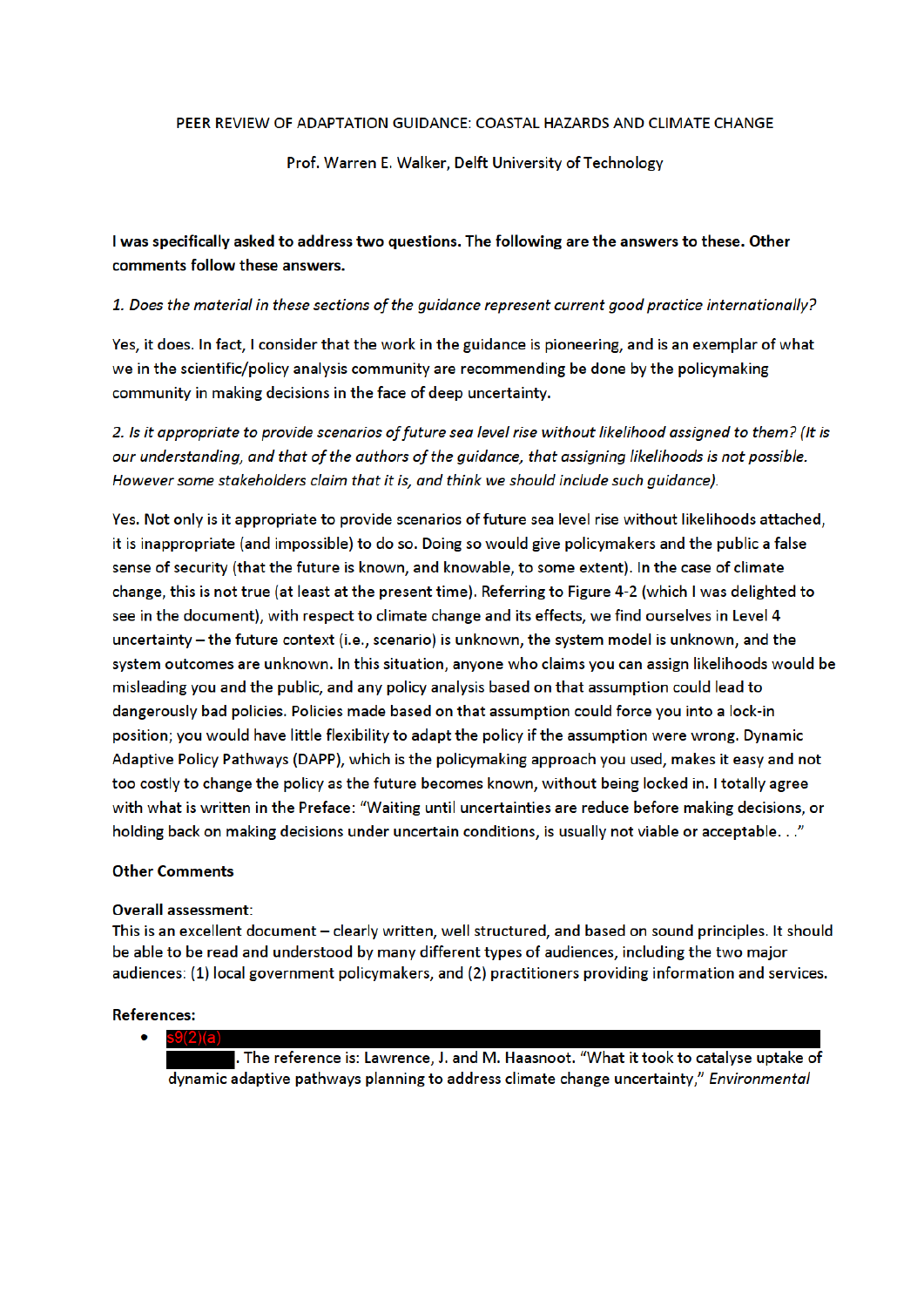*Science & Policy,* Volume 68, February 2017, Pages 47-57, ISSN 1462-9011, http://dx.doi.org/10.1016/j.envsci.2016.12.003.

• In Sec. 9.3.3, where you state that "the adaptive pathways approach has gained traction and has been used in the Netherlands", you cite Haasnoot et al., 2013. That is a good reference for the general approach, but a better reference for the Netherlands would be the official Dutch Government document on Adaptive Delta Management: Netherlands Ministry of Infrastructure and Environment, *Delta Programme 2015: Working on the Delta – The decisions to keep the Netherlands livable.* You have included this document in the references, but you have not referred to it in the text.

# **Chapter 4**

This chapter provides an excellent foundation for the document, in terms of its discussion of risk and uncertainty. I have only a few minor comments:

- P. 68: In the 'Guiding principle" box, second bullet, I suggest you say "sea level will be likely to continue to rise" rather stating authoritatively that it "will continue to rise".
- P. 69: In the "Guiding principles" box, I suggest that you qualify the final sentence. Yes, scenarios can be used to consider the range of plausible futures, but even the range may be wrong. That is why you need to use DAPP!
- P. 72: In Box 4.2, third bullet: I suggest that you write "greater damages may arrive sooner rather than later." (Again, be less authoritative.)
- P. 74: In the Summary, fourth bullet: I suggest that you write "Adequately considering uncertainty reduces the potential . . ." (you do not know if it actually produces a minimum)

## **Chapter 7**

Overall, this chapter is very good. I do, however, have one major suggestion, and several minor comments. The major suggestion deals with the content of Sec. 7.4 and Table 7-3. This section is titled "Reframing community values as objectives". Of course, there is a need for this to be done. But, if you are going to implement an adaptive plan, you will need 'triggers' and 'thresholds', which will be based on measurements. So, there is a need to translate the objectives into measurable quantities (I usually call these "criteria" or "outcome indicators"). This seems to me to be a missing step in the description of the process. It is probably implicit in the process. But, it should be made explicit. (I think it should be easy to add something about this to the text.) The difference between objectives and criteria or outcome indicators is made clear in a paper of mine that I have sent to **s9(2)(a)** titled "Policy Analysis: A Systematic Approach to Supporting Policymaking in the Public Sector".

 Table 7-1: Eliminate the word "are" from the title; change "vales" to "values" in the row about Surveys; Change "Access" to "Interviewing" in the row about Key informant interviews.

## **Chapter 8**

• Section 8.1: This section is titled "Vulnerability assessment". It is made clear that vulnerability here is its use in "an engineering/asset context". But, what is not made clear is that in the literature on 'deep uncertainty', we speak of the "vulnerability of a policy" (i.e., how the policy could fail to achieve its objectives). One of the basic concepts within DAPP is that of a 'tipping point', which is an indicator that one or more of the objectives is heading toward failure. What is needed in this section (or somewhere in the document) is a definition of vulnerability in the context of DAPP, and its differentiation from vulnerability in the engineering/asset context.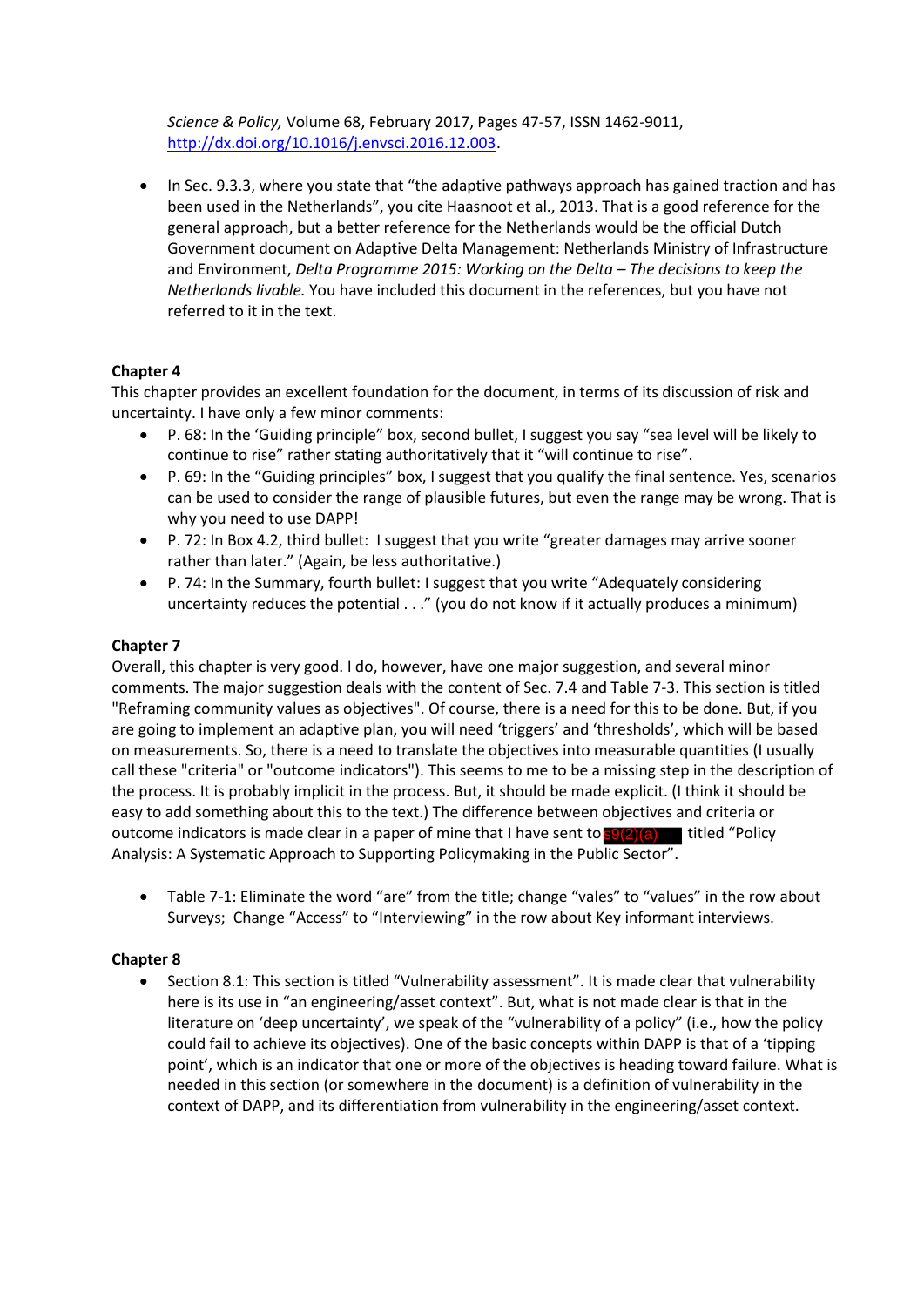Sec. 8.1.1: The box titled "Guiding practices: Steps in a vulnerability assessment (VA)" defines 'sensitivity' and 'adaptive capacity'. But, there is no specification as to how these are measured. Sensitivity is merely said to be "the degree to which . . ."; and Adaptive capacity is merely said to be the "ability . . .". (This is similar to my major suggestion regarding outcome indicators in order to improve Chapter 7.) Later in that box, the analysis of sensitivity asks "What is the impact threshold . . ." and the analysis of adaptive capacity asks "Is the rate of change likely to be beyond . . ." Carrying out these vulnerability assessments will certainly need these limits to be defined more concretely. (A better phrasing of the latter question might be "When does the rate of change go beyond . . ."

## **Chapter 9**

This is a key chapter, from my point of view. The process it describes is the basis of DAPP. Overall, the chapter does a fine job of making this process clear (Steps 5 and 6 of the 10-step Decision Cycle). I particularly like Sec. 9.1.1 ("What are we adapting to and why?") and Sec. 9.2 ("Adaptation decisionmaking"). Sec. 9.3.1 is the place where you could add a discussion of outcome indicators (so, instead of titling the section "Decide objectives", title it "Decide objectives and outcome indicators to measure them". Note that in Box 9.3, the section titled "RPS Chapter B.11 Monitoring and environmental results anticipated" includes both objectives and indicators. (This is a good exemplar; but it's not followed by any others.)

- Sec. 9.3.2: The 4 bullet points at the top of the page should be called "categories of options" they are not specific options.
- Sec. 9.3.3: The first step in the "adaptive pathways planning approach" should be to ask "what are the objectives?"
- Sec. 9.3.3: In the second current bullet in this section, it should be made clear that this is the vulnerability assessment to determine tipping points (using outcome indicators?). In the deep uncertainty literature this is often called 'scenario discovery' (see https://en.wikipedia.org/wiki/Robust\_decision-making#Scenario\_discovery).
- Sec. 9.3.3: It should be made clear that the bullets in this section are not sequential steps, but may involve feedback among them.
- Figure 9-2 (this is basically a description of the Scenario Discovery process): (a) in Box 1, objectives for sectors should have associated outcome indicators; (b) to be clear, the outcome from the 'Pressures' box should ask "Under which climate conditions (pressures) are objectives not achieved anymore?".
- Text at bottom of page containing Figure 9-3: I suggest that the text read "By exploring different pathways using transient scenarios, an adaptive plan can be designed . . ." Most scenario planning is done using 'end point' scenarios (i.e., what will the world look like in the future). A transient scenario includes the dynamics of the changes in the world over time.
- Box 9.4: I suggest that the end of the first paragraph be changed to: "Adaptation is considered a response strategy to anticipate and with the unpredictable impacts of climate change." And, I suggest that the second paragraph begin: "Climate-resilient pathways include strategies, choices, and actions that reduce the impacts of climate change."
- Table 9-1 does not contribute anything substantial. Quite the opposite, it is confusing, and diverts the reader from the story you are telling in Sec. 9.4 (a critical section in explaining the approach you used to design your strategy based on DAPP). In fact, the table of "decision support tools" is a mixture of apples and oranges – they are not alternatives to each other. And,